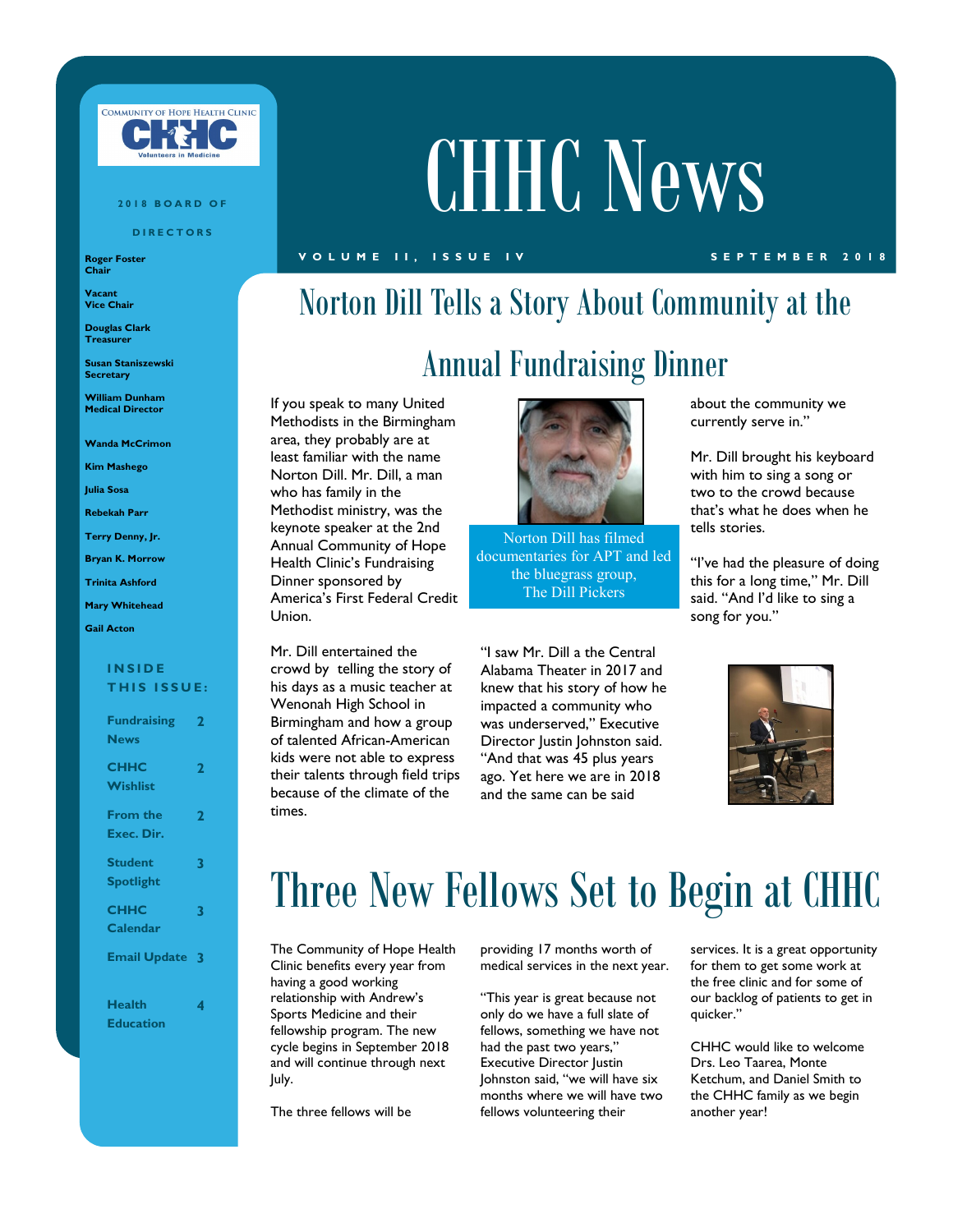### **P A G E 2**



### CHHC Fundraising News

### **Annual Fundraiser**

The 2nd Annual Community of Hope Health Clinic's Fundraising Dinner presented by America's First Federal Credit Union was a success once again.

More than 120 people attended the event at the Pelham Civic Center. Norton Dill was able to tell a story relating to the community and was very relatable to what the Community of Hope Health Clinic does every day for its patients.

Coupled with personal donations and the Regions Tradition Birdie for Charity Program, the Community of Hope Health Clinic was able to raise more than \$14,000 from this event!

### **Central Alabama Theater**

Mark your calendars for a wonderful night and Christmas Celebration at the Alys Stephens Center on the campus of UAB.

The Community of Hope Health Clinic is once again

Alabama Theater on December 12, 2018! This soon to be Christmas classic is a musical holiday journey that celebrates the American traditional Christmas in the style of Radio City, and will travel the globe to teach us all about Christmas celebrations around the World! Not only that, country music star, Ty Herndon is part of this show!!

pairing up with the Central

Tickets will be \$30, but this will be a show you do not want to miss! Once a title sponsor for this special CHHC night is secured, 100% of all 1 ticket sales will go to the clinic!

*Each Year, the Community of Hope spends thousands of dollars on office and medical supplies. If your company would like to donated one of these items, please let CHHC know.* 

Office products including: **Copy paper, Manila folders, Notepads (all sizes), Pens, binders**

Durable Medical Equipment: **Diabetic testing supplies,** 

# CHHC WISHLIST

**Diabetic shoes/ socks/hose, crutches, walkers, wheelchairs, braces**

Other Medical Equipment: **Specimen cups, Patient Drapes,** 

**disposable otoscope covers, tongue suppressors, gauze, bandages, medical tape, alcohol swabs, baby wipes, hand sanitizer.**

### From the Executive Director

**Justin R. Johnston, Executive Director**



Greetings from the Community of Hope Health Clinic!

As school starts back and the leaves begin to change, there is also a lot going on with the Community of Hope Health Clinic.

Nurses on a mission, new providers, a new cycle of Fellows from Andrew's Sports plus welcoming back a familiar face will add to the clinic as we continue to strive to be the best clinic in our area.

If you know of anyone who would like to volunteer, they can always contact me and we will find a way to fit them in to our program.

*"All the money in the world can't buy you back good health." -Reba McEntire*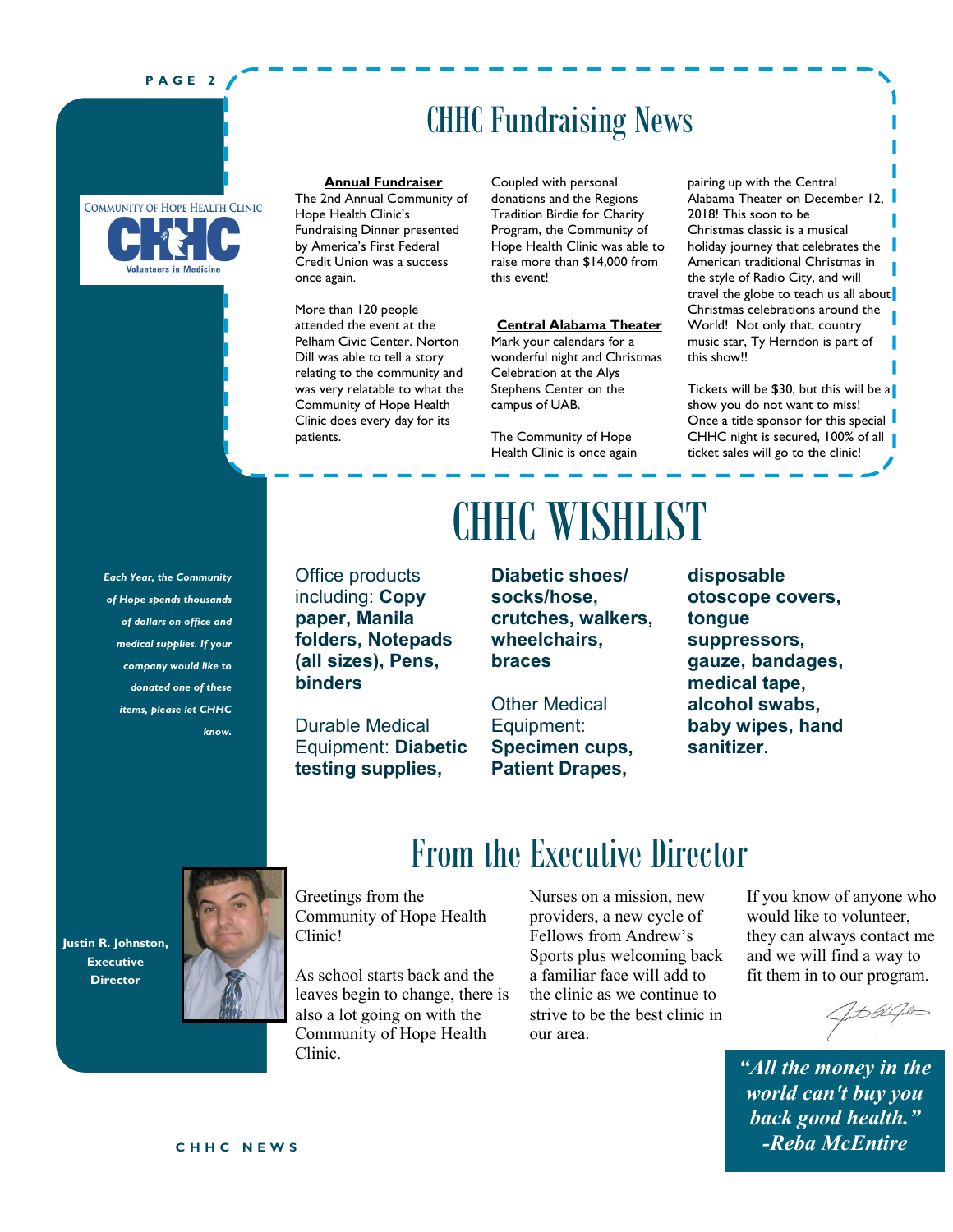# Students in the Spotlight

Nicole Lassiter 2nd Year Medical Student at UAB and **Schweitzer Fellowship Recipient** 



The Community of Hope Health Clinic's staff continues to grow! For the 2018-19 school year, three students will be working with the clinic through two different fellowships.

Amy Hudson and Nicole Lassiter are both second-year medical students in the Scholar and will be working with the UAB School of Medicine. Through the

# CHHC Calendar

### **Clinic Holidays (Closed)**

September 3-Labor Day October 8-Columbus Day

### **Upcoming Events**

September 10-Health Education Class September 11-Shelby Co. Roundtable

September 13-HAP Meeting at UWCA

### **Thursday Meals Open**

Albert Schweitzer Fellowship, these two were selected to develop and implement a diabetes education class in both English and Spanish which will begin meeting in September.

Broderick was selected as a Falcon clinic by shadowing, working with

> September: 20, 27 October: 11,18, 25 November: 15, 29 December: 13

### **Community Events**

**Calendar**



medical records requests, and patient assistance.

If you see any of them at the clinic, please feel free to introduce yourself to them.

For information related to the class, you can contact Amy or Nicole at chhchealtheducation@gmail.com.

### **CHHC Staff**

**Justin R. Johnston**  Executive Director

**Mandy Maldonado**  Clinic Coordinator

**Jocelyn Walker** Clinic Coordinator

**Karen Stough** Office Manager

**Dr. John P. McGuinness, MD** Staff Phyician

**Amy Hudson** and **Nicole Lassiter** Schweitzer Fellows

> **Broderick Sullivan** Falcon Scholar

# New Emails for the Staff of CHHC

In June, the Community of Hope Health Clinic Staff, in an effort to make things a little more professional, changed over from a generic @gmail.com to the more formal @communityofhopeclinic.com.

"I just felt that as an organization that is professional,

we needed to be more professional electronically," Executive Director Justin Johnston said. "But the good thing is that even if you still send an email to our old email addresses, we will still be able to access that email from our new address."

The list of emails is below: justin@communityofhopeclinic.com mandy@communityofhopeclinic.com jocelyn@communityofhopeclinic.com karen@communityofhopeclinic.com john@communityofhopeclinic.com